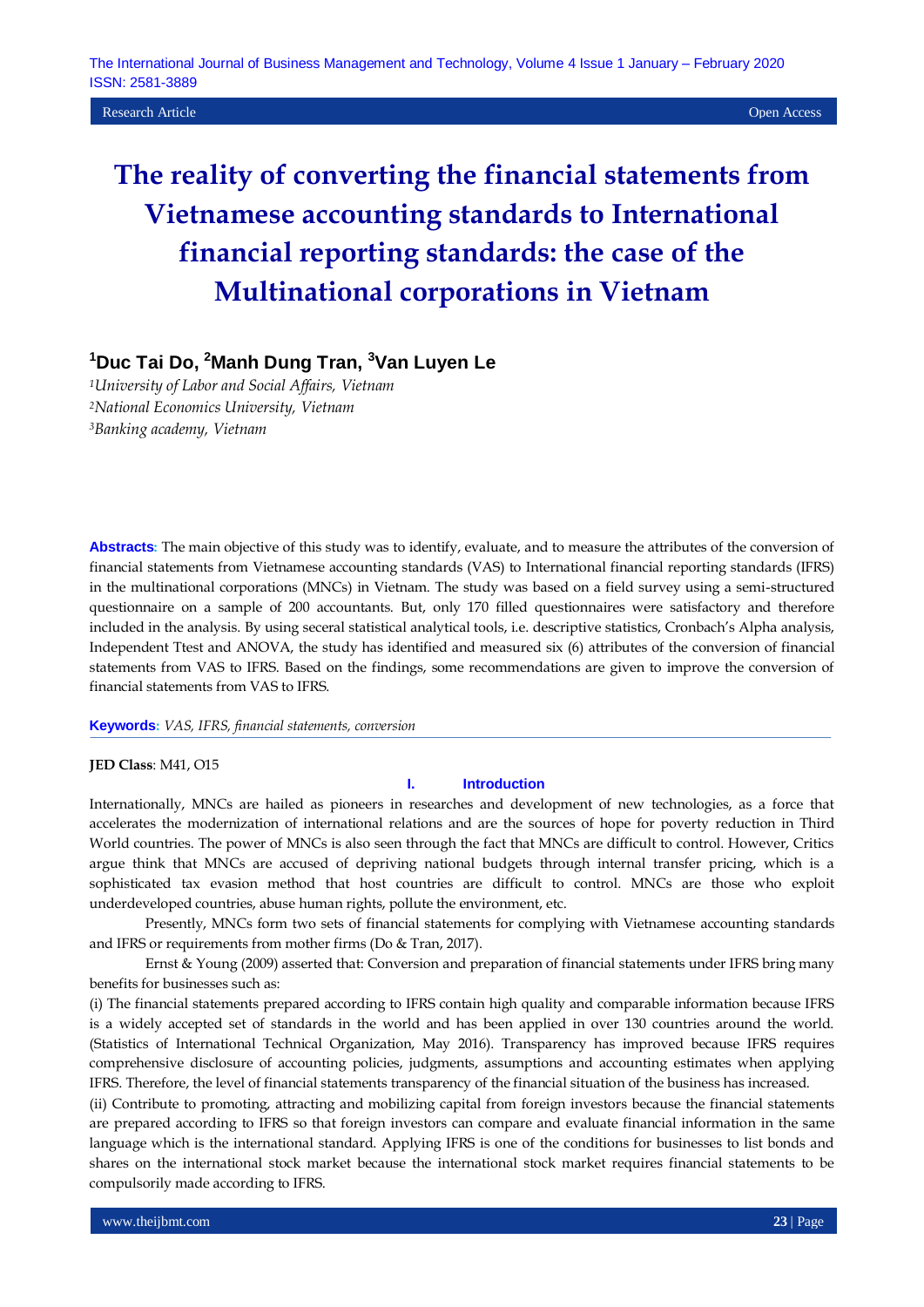(iii) Financial statements prepared under IFRS accurately and reasonably reflect the business and financial situation of the enterprise. Therefore, the financial statements prepared by IFRS will be very helpful for the board of management in making economic decisions, thereby contributing to improving the quality of corporate governance at all levels.

Vietnam is one of the countries in the world that have not forced businesses to apply IFRS. However, Vietnam has developed a roadmap and implemented IFRS application from voluntary to mandatory application.

From the above reasons, the study of the status of conversion of financial statements from VAS to IFRS is theoretical and practical.

#### **II. Literature Review**

In the world, there have been studies on conversion of financial statements from national accounting standards to IFRS, typically:

Elena et al. (2009) stated that: (i) Converting financial statements from national accounting standards to IFRS is a very important task of a company, conversion not only affects financial data but also affects all business activities of the company such as information systems and human resource training. Therefore, the preparation for converting the financial statements to IFRS is very important. (ii) There are many difficulties and challenges of IFRS conversion and application, which is an important change for companies in the US, requiring a preparation roadmap of managers, auditors and changes in processes and systems of the company. The authors have summarized the importance and challenges when converting and gave suggestions for converting the financial statements into IFRS.

Tsalavoutas et al. (2012) collected data of financial statements, surveyed more than 900 companies before and after applying IFRS to research about the conversion of financial statements to IFRS and affects that conversion has on the financial statements of Greece, research about the affect on the book value of capital and net income before and after IFRS application. The results show that there is no significant change in the regression value of the two periods, the book value of capital and net income before and after IFRS application are good, but the book value of capital is better when applying IFRS and there is evidence that there is a decrease in net income when using IFRS.

Kavitha (2014) synthesized and compared national accounting expertise and IFRS, analyzing the similarities and differences of financial statements indicators between IFRS and GAAP of India. These differences affect the profitability and financial position of the business. The author shows the importance of IFRS, the benefits and challenges of using IFRS in India, the need to switch to IFRS. According to the author, the accounting regulations should clearly see the impact on the assets and business performance of the business. In addition, this study presents the advantages and disadvantages of using IFRS in India as lack of manpower, there are many differences between national accounting standards and IFRS.

Smith (2015) surveyed 129 researchers and 127 accountants in the US to study the benefits and challenges of converting the financial statements into IFRS, in which the factors to analyze are the appropriateness of the transformation, benefits of conversion, challenges, conversion methods and differences. This study assesses the potential of IFRS conversion and application, the author compares the views of researchers and accountants on the transformation. However, converting the financial statements to IFRS requires time and conversion costs to design projects, processes and structures for conversion in the US as well as other countries and need to organize training for management, auditors and investors. Research results show that most people believe that converting to IFRS will bring high efficiency for developers, users, auditors and standard writers.

In Vietnam, Dinh (2013) made a research at Tan Tao Group, the author systematized the theoretical basis of VAS, IFRS, first converted to financial statements according to IFRS. The author uses qualitative research methods to evaluate and analyze preparation of separate and consolidated financial statements as well as orientations to convert to the financial statements in accordance with IFRS at Tan Tao Group; illustrating the process of converting financial statements from VAS to IFRS using specific data of Tan Tao Group. The author affirms that the difference between the VAS and IFRS affects the financial statements of the company. From there, the author proposes recommendations to adjust the VAS so that it can be easier to convert financial statements prepared under VAS to IFRS.

Nguyen (2015) illustrates the reality of converting the financial statements to IFRS at the Central Power Corporation through the conversion processes of establishing, classifying accounting differences, making accounting entries for differences, combining accounts presented on the financial statements. Recommendations mentioned by the author are to improve the Vietnamese accounting regime such as: Vietnamese accounting regulations should not conflict with the original standards, should focus on disclosing important information on the financial statements, supplementing some international accounting standards which are currently not yet promulgated.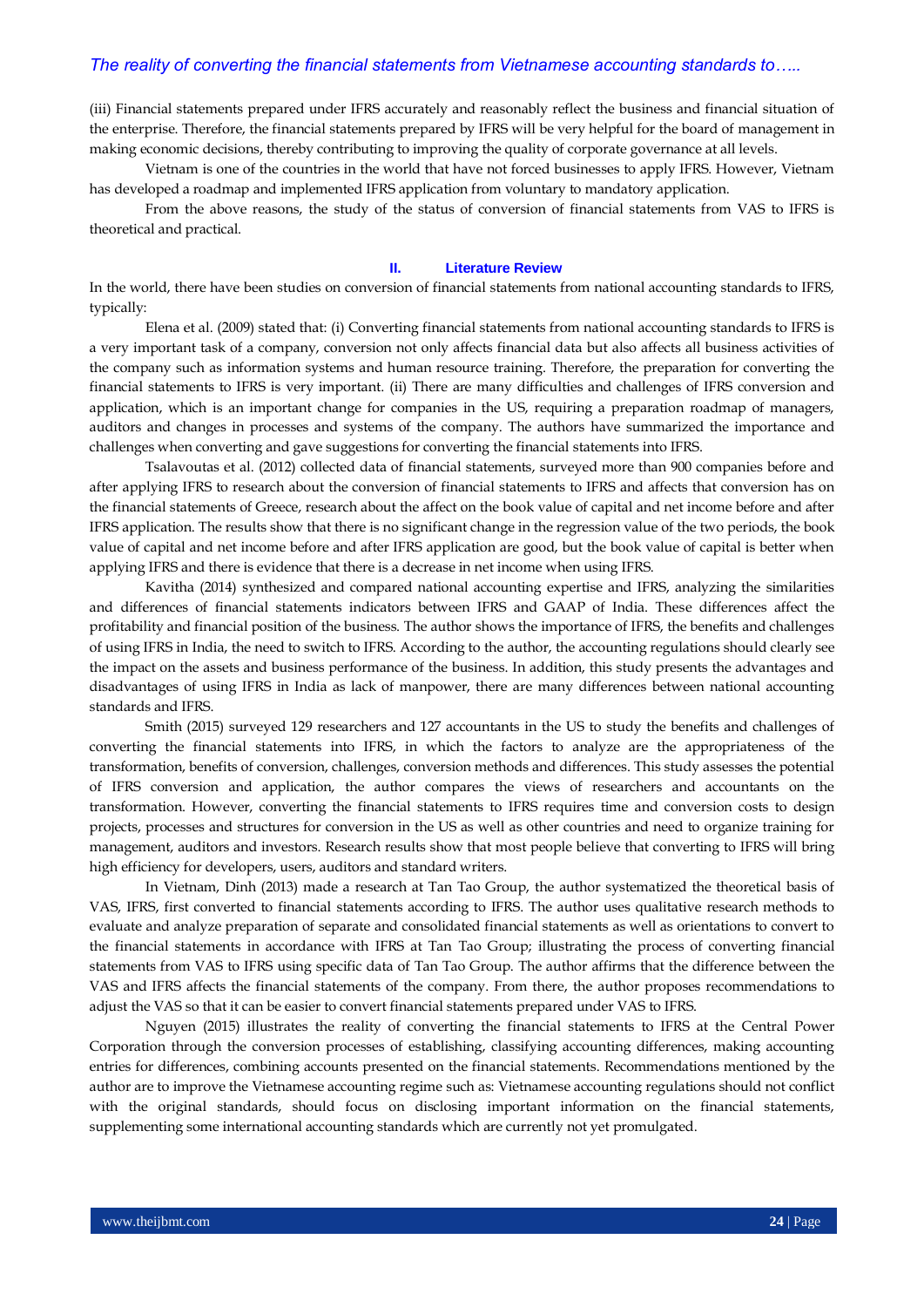This study is one of the first studies in Vietnam to convert the financial statements from VAS to IFRS in MNCs in Vietnam. So, the study presented in this paper examines the conversion of financial statements from VAS to IFRS because of three reasons:

- (i), Currently, Vietnam's economy is integrating with the world economy, More and more foreign investors are entering Vietnam.
- (ii), MNCs in Vietnam still have difficulty converting financial statements to IFRS.
- (iii), Vietnam's accounting system is changing a lot, the Ministry of Finance has developed a roadmap and implemented IFRS application in Vietnam.

#### **III.1. Research Subject**

#### **III. Research Subject and Methodology**

The subject of this research is financial statements in MNCs in Vietnam.

#### **III.2. Qualitative Research Methodology**

This research used a qualitative research methodology based on some in-depth interviews with three (3) lecturers with extensive experiences in accounting in MNCs of the National Economics University and University of Labor and Social Affairs. These are the two leading universities in Vietnam in training accounting. At the same time, three (3) experts were also interviewed who are chief accountants in MNCs. The contents of the interviews focused on the subject of converting the financial statements from VAS to IFRS's attributes.

Based on findings from a number of previous studies and findings from the interviews with those experts, this research has identified conversion the financial statements (CFS) in six (6) attributes as presented in Table 1 below.

| Code                                      | Scale                                                                                                                                                                        | Sources                                                                                                        |  |  |  |  |  |  |
|-------------------------------------------|------------------------------------------------------------------------------------------------------------------------------------------------------------------------------|----------------------------------------------------------------------------------------------------------------|--|--|--|--|--|--|
| Conversion the financial statements (CFS) |                                                                                                                                                                              |                                                                                                                |  |  |  |  |  |  |
| CFS1                                      | There is a change in the presentation of financial<br>statements when converting financial statements<br>from VAS to IFRS                                                    | Elena et al. (2009), Smith (2015), Dinh<br>(2013), Nguyen (2015), Experts agree                                |  |  |  |  |  |  |
| CFS <sub>2</sub>                          | Prepare the Statement of Owned Equity at the request Dinh (2013), Nguyen (2015), Experts agree<br>of IFRS                                                                    |                                                                                                                |  |  |  |  |  |  |
| CFS3                                      | Items on the balance sheet change when converting<br>financial statements from VAS to IFRS                                                                                   | Elena et al. (2009), Tsalavoutas et al.<br>(2012), Kavitha (2014), Dinh<br>$(2013)$ ,<br>Nguyen (2015)         |  |  |  |  |  |  |
| CFS4                                      | Items on the Income statement change when<br>converting financial statements from VAS to IFRS                                                                                | Elena et al. (2009), Tsalavoutas et al.<br>(2012), Kavitha (2014), Dinh (2013),<br>Nguyen (2015)               |  |  |  |  |  |  |
| CFS <sub>5</sub>                          | Items on the Cash Flow statement change when<br>converting financial statements from VAS to IFRS                                                                             | Elena et al. (2009), Tsalavoutas et al.<br>(2012), Kavitha (2014), Dinh<br>$(2013)$ ,<br><b>Nguyen</b> (2015)  |  |  |  |  |  |  |
| CFS <sub>6</sub>                          | The degree of changes in explanation and provision<br>of information on the notes of financial statements<br>when converting financial statements from VAS to<br><b>IFRS</b> | Elena et al. (2009), Tsalavoutas et al.<br>(2012), Kavitha (2014), Smith (2015), Dinh<br>(2013), Nguyen (2015) |  |  |  |  |  |  |

#### **Table 1. Attributes of converting the financial statements**

#### **III.3. Quantitative Research Methodology**

For the purpose of this research, a questionnaire was designed which consisted of six (6) variables with a 5-point Likert scale from 1: "Strongly disagree" to 5: "Strongly agree". The method of data collection was accomplished through the survey with a number of accountants in MNCs in Vietnam. A total of 200 questionnaires were sent

and received the filled questionnaires with full information for data entry and analysis

from 170 respondents. The size of this sample was consistent with study of Hair et al. (1988) that the research sample must be at least 5 times the total number of indicators

in the scales. The questionnaire of this study included six (6) indicators, and therefore, the minimum sample size to be achieved is  $5 * 6 = 30$  observations.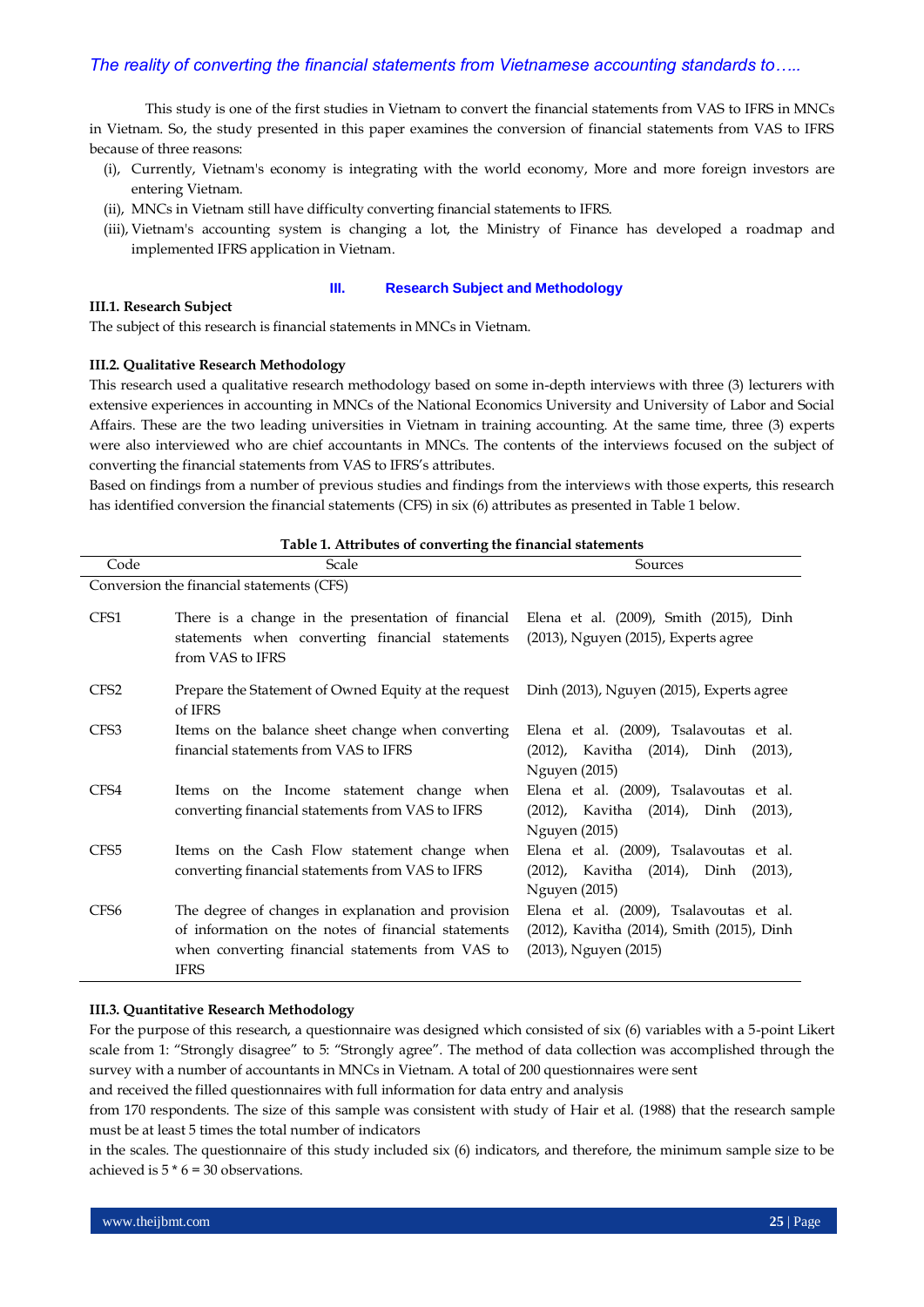Then, data from these 170 questionnaires was cleaned and coded with the necessary information in the questionnaires, inputted the analyzed by using SPSS23.

The steps of data analysis were as follows:

- (i). Descriptive statistics
- (ii). Cronbach's Alpha to assess the reliability of the scale, and
- (iii). Independent T-test and ANOVA

### **IV. Research Results**

#### **IV.1. Descriptive Statistics**

| Table 2. Respondents by Gender, Job Description, Work Experience |           |         |                           |  |  |
|------------------------------------------------------------------|-----------|---------|---------------------------|--|--|
|                                                                  | Frequency | Percent | <b>Cumulative Percent</b> |  |  |
| Gender                                                           |           |         |                           |  |  |
| Male                                                             | 35        | 20.6    | 20.6                      |  |  |
| Female                                                           | 135       | 79.4    | 100.0                     |  |  |
| Job description                                                  |           |         |                           |  |  |
| General accountants                                              | 59        | 34.7    | 34.7                      |  |  |
| Chief accountants                                                | 34        | 20.0    | 54.7                      |  |  |
| Accounting staff                                                 | 77        | 45.3    | 100.0                     |  |  |
| Work experience                                                  |           |         |                           |  |  |
| Over 4 years                                                     | 98        | 57.6    | 57.6                      |  |  |
| To 4 years                                                       | 72        | 42.4    | 100.0                     |  |  |
| Total                                                            | 170       | 100.0   |                           |  |  |

Table 2 shows that among the 170 respondents, about 20.6% were male while the remaining 135 (79.4%) were female. Among the respondents, accounting staffs accounted for 45.3%, general accounting accounted for 34.7%, while the remaining 20.0% or 34 respondents were chief accountant. Of these, 42.4% of the participants have work experiences for 4 years or less, and over 4 years accounted for 57.6%.

**Table 3. Descriptive analysis of attributes of converting the financial statements**

|                                           | N   | Minimum | Maximum | Mean  | Std. Deviation |  |  |
|-------------------------------------------|-----|---------|---------|-------|----------------|--|--|
| Conversion the financial statements (CFS) |     |         |         |       |                |  |  |
| CFS1                                      | 170 | 2.0     | 5.0     | 4.071 | .7263          |  |  |
| CFS <sub>2</sub>                          | 170 | 2.0     | 5.0     | 3.976 | .7374          |  |  |
| CFS3                                      | 170 | 2.0     | 5.0     | 4.006 | .7418          |  |  |
| CFS4                                      | 170 | 2.0     | 5.0     | 3.918 | .7951          |  |  |
| CFS <sub>5</sub>                          | 170 | 2.0     | 5.0     | 4.071 | .7263          |  |  |
| CFS <sub>6</sub>                          | 170 | 2.0     | 5.0     | 3.976 | .7374          |  |  |
| Valid N<br>(listwise)                     | 170 |         |         | 4.003 |                |  |  |

Table 3 indicates that the respondents agree with the dependent variables of "conversion the financial statements", where six (6) attributes were quite high with an average of 4.003 compared with the highest of the Likert 5-point scale.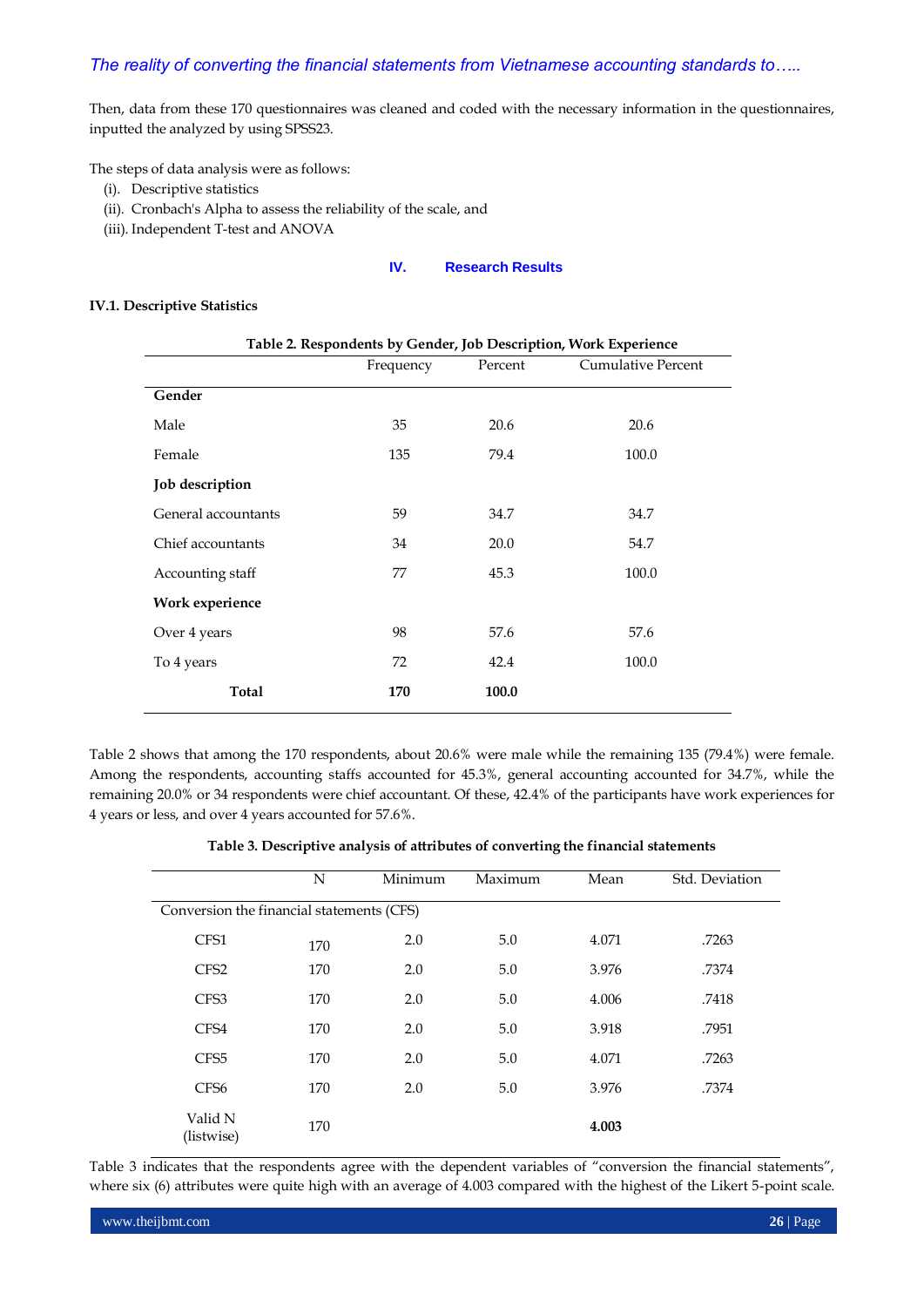All these six (6) attributes were rated at an average of 3.918 or higher.

#### **IV.2. Cronbach's Alpha**

Conversion the financial statements has been measured by the Cronbach's Alpha. Results of testing Cronbach's alpha of attributes are presented in Table 4 below.

| Table 4. Results of Cronbach's Alpha Testing of Attributes |                               |                                   |                                             |                                     |  |  |  |  |
|------------------------------------------------------------|-------------------------------|-----------------------------------|---------------------------------------------|-------------------------------------|--|--|--|--|
|                                                            | Scale Mean if<br>Item Deleted | Scale Variance if<br>Item Deleted | Corrected Item-<br><b>Total Correlation</b> | Cronbach's Alpha<br>if Item Deleted |  |  |  |  |
| Conversion of financial statements from to IFRS: .805      |                               |                                   |                                             |                                     |  |  |  |  |
| N of Items: 6                                              |                               |                                   |                                             |                                     |  |  |  |  |
| CFS1                                                       | 19.923                        | 7.107                             | .640                                        | .759                                |  |  |  |  |
| CFS <sub>2</sub>                                           | 20.018                        | 7.148                             | .615                                        | .765                                |  |  |  |  |
| CFS3                                                       | 19.982                        | 7.565                             | .486                                        | .794                                |  |  |  |  |
| CFS4                                                       | 20.077                        | 7.667                             | .412                                        | .802                                |  |  |  |  |
| CFS <sub>5</sub>                                           | 19.923                        | 7.107                             | .640                                        | .759                                |  |  |  |  |
| CFS6                                                       | 20.018                        | 7.148                             | .615                                        | .765                                |  |  |  |  |

The results also show that attributes of the dependent variables have Cronbach's Alpha coefficients that are greater than 0.6, and the correlation coefficients of all attributes are greater than 0.3. So, all the attributes of the dependent variables are statistically significant (Hoang and Chu, 2008; Hair et al, 2009).

#### **IV.3. Independent T – test**

Comparison of the results of the evaluation of converting the financial statements to 4 years work experience with those over 4 years can be seen in Table 5.

#### **Table 5. Differences of converting the financial statements between participants to 4 years work experience and over 4 years -Independent Test**

|            |                                   | Levene's Test<br>for Equality of<br>Variances |      | t-test for Equality of Means |         |                        |                   |                            |                |                               |
|------------|-----------------------------------|-----------------------------------------------|------|------------------------------|---------|------------------------|-------------------|----------------------------|----------------|-------------------------------|
|            |                                   |                                               |      |                              |         | Sig.<br>$(2 -$<br>tail | Mean<br>Differenc | Std.<br>Error<br>Differenc | 95% Confidence | Interval of the<br>Difference |
|            |                                   | $\boldsymbol{\mathrm{F}}$                     | Sig. | t                            | df      | ed)                    | e                 | e                          | Lower          | Upper                         |
| <b>CFS</b> | Equal<br>variances<br>assumed     | 1.924                                         | .167 | 1.008                        | 168     | .315                   | .08324            | .08260                     | $-.07982$      | .24630                        |
|            | Equal<br>variances<br>not assumed |                                               |      | 1.029                        | 162.995 | .305                   | .08324            | .08090                     | $-.07651$      | .24299                        |

According to the results shown in Table 5, Sig Levene's Test is 0.167, which is more than 0.05. The variance between the two to 4 years work experience and over 4 years is not different. Moreover, Sig value T-Test = 0.315> 0.05, which means that there is, statistically, no significant difference in the level of converting the financial statements from these different work experiences (Hoang and Chu, 2008).

#### **VI.4. ANOVA analysis**

ANOVA test was needed to make a comparison of the results of the evaluation of converting the financial statements between the three subjects, including accounting staff, general accounting and chief accountant.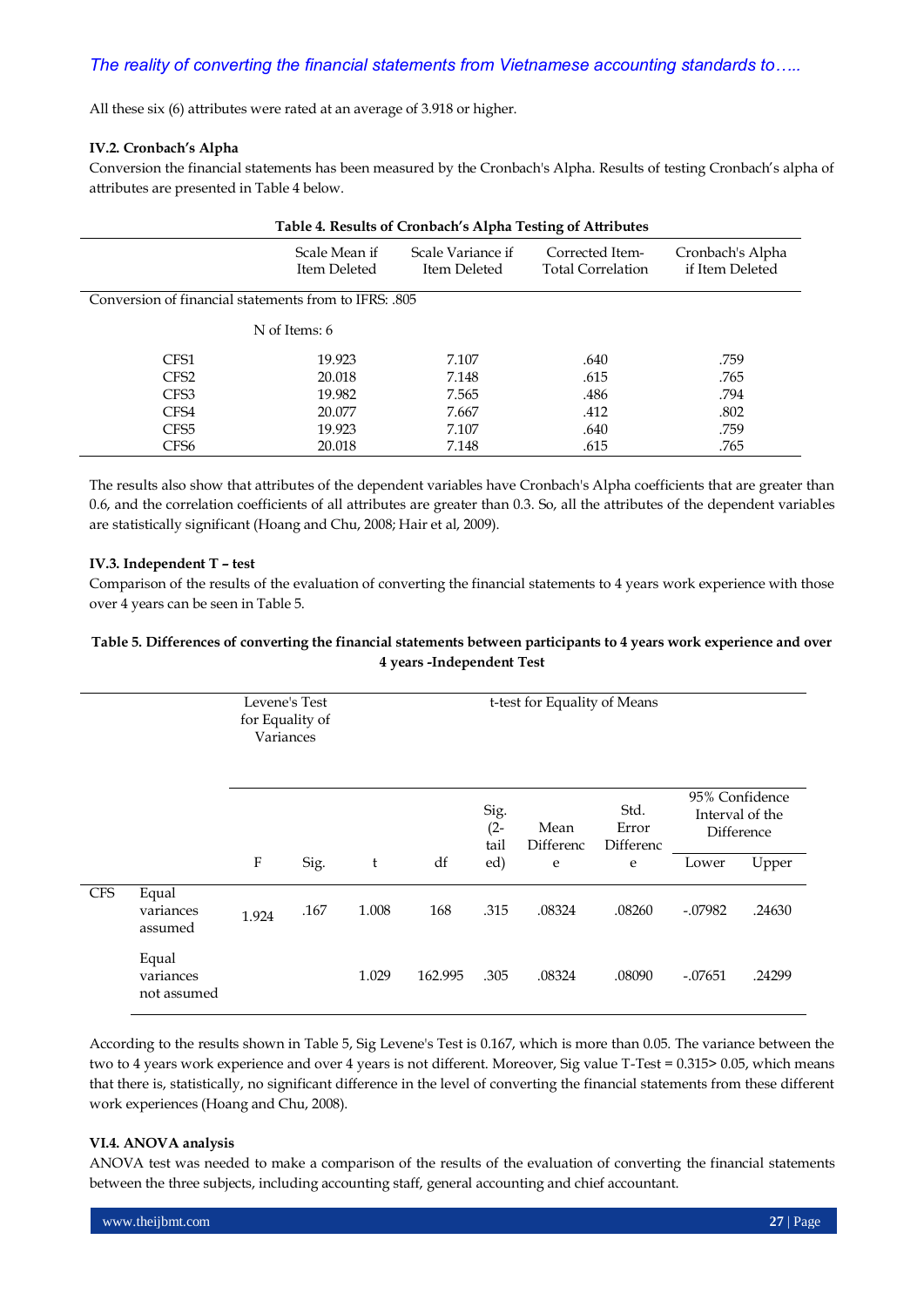#### **Table 6: Test of Homogeneity of Variances**

| Levene Statistic | ull | ່ເຕ<br>$\mathbf{u}$ |        |
|------------------|-----|---------------------|--------|
| - -              | -   | $\sim$ $\sim$       | 201    |
|                  | —   | 167                 | $\sim$ |

Table 6 shows that Sig Levene Statistic of 0.891 is more than 0.05, which means that the hypothesis of homogeneity variance among the variable value groups (different job descriptions) has not been violated.

**Table 7: Anova**

|                | Sum of Squares |     | Mean Square |      | Sig. |
|----------------|----------------|-----|-------------|------|------|
| Between Groups | .029           |     | .015        | .051 | .950 |
| Within Groups  | 47.830         | 167 | .286        |      |      |
| Total          | 47.860         | 169 |             |      |      |

Table  $\overline{7}$  shows that, Sig. = 0.950 is more than 0.05, which indicates that there is no, statistically, significant difference in the level of converting the financial statements between the mentioned three groups of job descriptions (Hoang and Chu, 2008).

#### **V.1. Discussion**

#### **V. Discussion and administration implications**

In Vietnam, there are regulations and guidelines for the conversion of financial statements from VAS to IFRS. However, there have not been many studies measuring the dependent variable "conversion of financial statements from VAS to IFRS (CSF)".

The conversion of financial statements to IFRS is necessary and compulsory for MNCs in Vietnam.

There are different levels of change when converting items on the financial statements from VAS to IFRS. Successful conversion of financial statements into IFRS of MNCs depends on whether the company fully implemented the changes according to IFRS financial reporting requirements.

Currently, there are two forms of financial statements conversion from VAS to IFRS: (i) manual conversion: the conversion of financial statements is done at the end of each financial year when the auditing data of financial statements is available according to VAS; direct conversion is exercised by chief accountant and general accountant at the company. (ii) Automatic conversion: The conversion of financial statements is done by preparing two sets of financial statements in accordance with VAS and IFRS, time for conversion is continuous during the year, direct conversion is exercised by accounting department (from accounting staff to chief accountant). Financial statements are converted and prepared in accordance with IFRS so as to provide for foreign investors, parent companies.

The process of converting financial statements from VAS to IFRS manually is done through the following steps:

Step 1: Compare the differences between IFRS and VAS, compare the accounting policies under IFRS related to the financial statements of the company.

Step 2: Merge / Separate items on the balance sheet (financial statement) (Assets, liabilities, owner's equity), income statement (turnover, expenses) prepared according to VAS in order to present in accordance with IFRS's preparation and presentation of financial statements.

Step 3: After obtaining the auditing results in accordance with VAS, making accounting adjustments different from IFRS on measurement of impact on the balance sheet (financial statement), income statements and Cash Flow statement at the date of conversion according to each item.

Step 4: Adjust and supplement the notes of financial statements as required by IFRS.

Step 5: Prepare the financial statements according to IFRS including balance sheet (financial statement), income statement, Cash Flow statement, the notes of financial statements and Statement of Owned Equity.

#### **V.2. Administration implications**

In parallel with the proposal of applying IFRS in enterprises, the Ministry of Finance should complete specific regulations to guide enterprises in general and MNCs in Vietnam in particular to convert financial statements from VAS to IFRS. These regulations include: assessing the overall impact of the conversion and providing specific instructions on how to convert each item on the financial statements, presenting the financial statements.

For MNCs in Vietnam: MNCs in Vietnam who are transforming financial statements from VAS to IFRS need to review the conversion process, transformation steps, then assess the advantages and disadvantages to be promoted for the next

**CFS** 

CFS